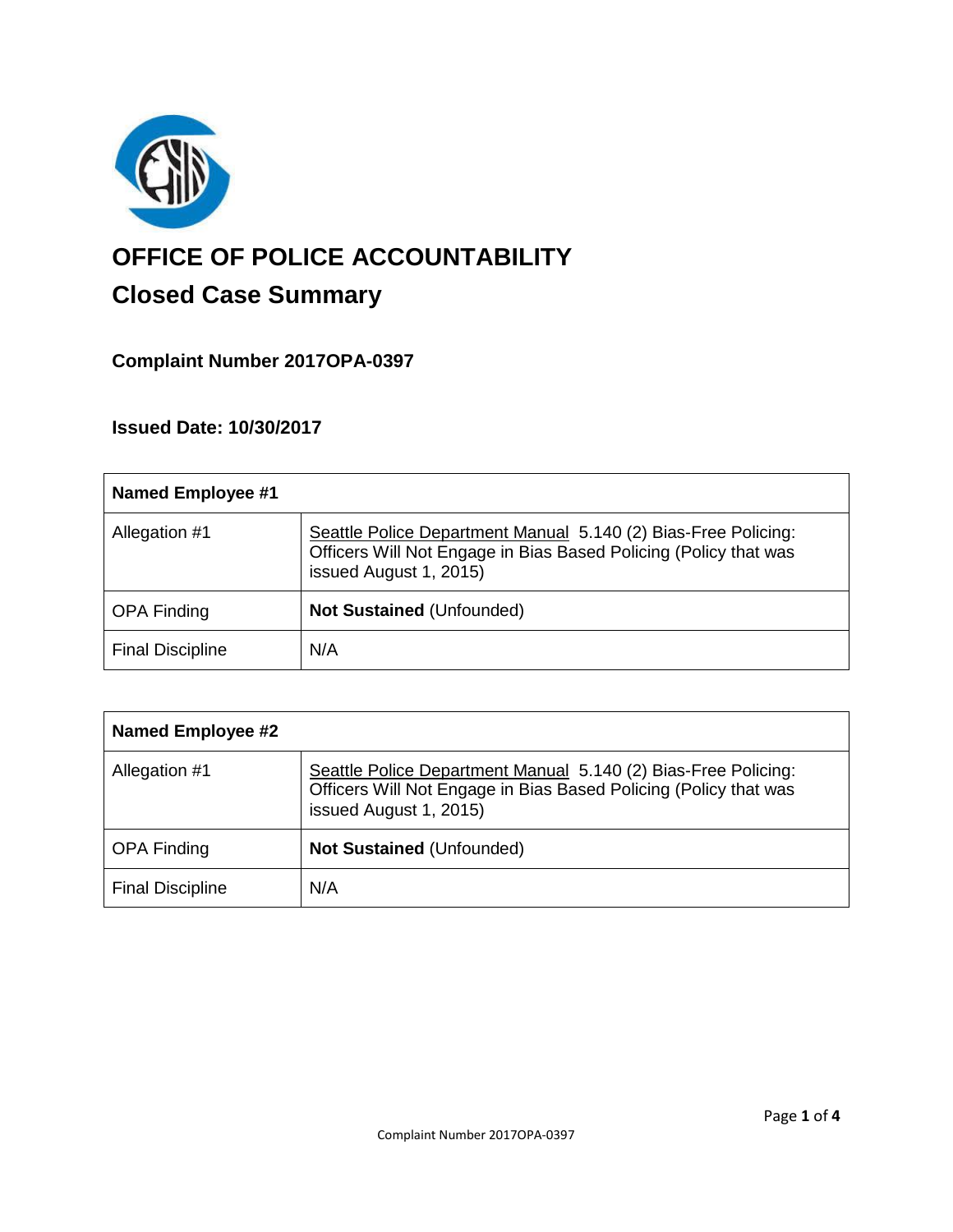| Named Employee #3       |                                                                                                                                                              |  |
|-------------------------|--------------------------------------------------------------------------------------------------------------------------------------------------------------|--|
| Allegation #1           | Seattle Police Department Manual 5.140 (2) Bias-Free Policing:<br>Officers Will Not Engage in Bias Based Policing (Policy that was<br>issued August 1, 2015) |  |
| <b>OPA Finding</b>      | <b>Not Sustained (Unfounded)</b>                                                                                                                             |  |
| <b>Final Discipline</b> | N/A                                                                                                                                                          |  |

| Named Employee #4       |                                                                                                                                                              |
|-------------------------|--------------------------------------------------------------------------------------------------------------------------------------------------------------|
| Allegation #1           | Seattle Police Department Manual 5.140 (2) Bias-Free Policing:<br>Officers Will Not Engage in Bias Based Policing (Policy that was<br>issued August 1, 2015) |
| <b>OPA Finding</b>      | <b>Not Sustained (Unfounded)</b>                                                                                                                             |
| <b>Final Discipline</b> | N/A                                                                                                                                                          |

#### **INCIDENT SYNOPSIS**

The Named Employees responded to a report of a vehicle collision.

#### **COMPLAINT**

The complainant alleged that the Named Employees engaged in biased policing based on the complainant's race.

#### **INVESTIGATION**

The OPA investigation included the following actions:

- 1. Review of the complaint memo
- 2. Search for and review of all relevant records and other evidence
- 3. Review of In-Car Video (ICV)
- 4. Interviews of SPD employees

#### **ANALYSIS AND CONCLUSION**

On the date in question, the complainant alleged that he had been arrested based on his race. Specifically, the complainant made the following claims: while in the patrol car awaiting transport to the precinct, the complainant stated that his only crime "is being melanin"; during his transport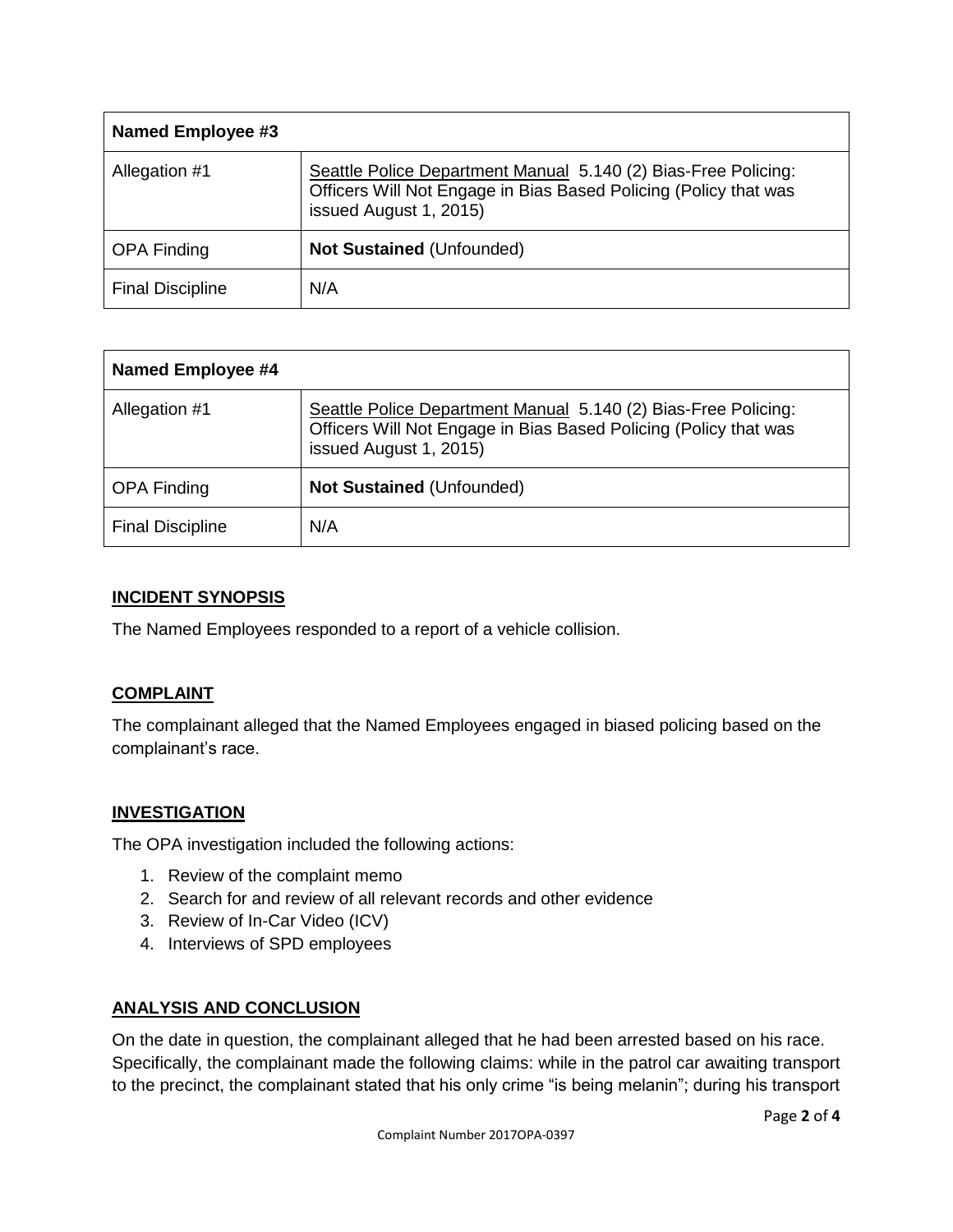to the precinct, the complainant said, "I'm in handcuffs because I'm Black"; and when his bias complaint was screened by Named Employee #4, the complainant asserted that he was only under arrest because of his race. (See Original Case Summary.) The complainant later called OPA and left a message making the same allegations of biased policing. (See Intake Follow-Up.) OPA then conducted a recorded interview with the complainant during which he again articulated these claims. (See Complainant OPA Interview.)

Notably, in his communications with OPA, the complainant also made a number of other statements, including that his wife was biased against him for financial reasons and that the vial of green liquid found on his person at the time of his arrest was "Muslim oil." (See Intake Follow-Up; see also Complainant OPA Interview.) From a review of ICV, the complainant engaged in a long diatribe, much of which was scattered and confusing to follow. (See NE#1 Front ICV.) The complainant's statements, coupled with the fact that his wife called 911 dispatchers and disclosed that the complainant was suffering from mental illness and had been refusing treatment (see Intake Follow-Up), suggested that the complainant may have been in crisis during and in the immediate aftermath of the incident.

In their recounting of the incident, the Named Employees reported that they responded to a report of a collision between two vehicles. One of the individuals involved in the collision reported that the complainant, who was the other involved driver, had been driving erratically prior to the crash and was continuing to behave in a disturbing and escalating manner afterwards. When the officers arrived, the complainant was stating, "Black Gangster Disciples" and "Pirus" repeatedly. Named Employee #1 spoke to the complainant's wife who indicated her belief that the complainant was, at that time, an imminent risk of harm to himself and others.

During their investigation, the officers determined that the complainant was potentially at fault in the collision. The officers further determined that the complainant was possibly under the influence of drugs and/or alcohol. Accordingly, Named Employee #1 sought and obtained a warrant to draw the complainant's blood. The complainant was handcuffed and placed into Named Employee #1's patrol vehicle. At that point, the complainant made his initial allegations of biased policing. The complainant was then transported to the precinct where he was interviewed by Named Employee #4. As discussed above, the complainant made additional allegations of bias at that time.

SPD policy prohibits biased policing, which it defines as "the different treatment of any person by officers motivated by any characteristic of protected classes under state, federal, and local laws as well other discernible personal characteristics of an individual." (SPD Policy 5.140.) This includes different treatment based on the race of the subject. (See id.)

At his OPA interview, Named Employee #1 stated that once he heard the complainant make a complaint of bias, he reported it to a supervisor. (NE#1 OPA Interview, at p. 8.) Named Employee #1 stated that he did not treat the complainant disparately based on his race. (Id. at pp. 8-10.) Based on the objective evidence of this case and on the complainant's demeanor